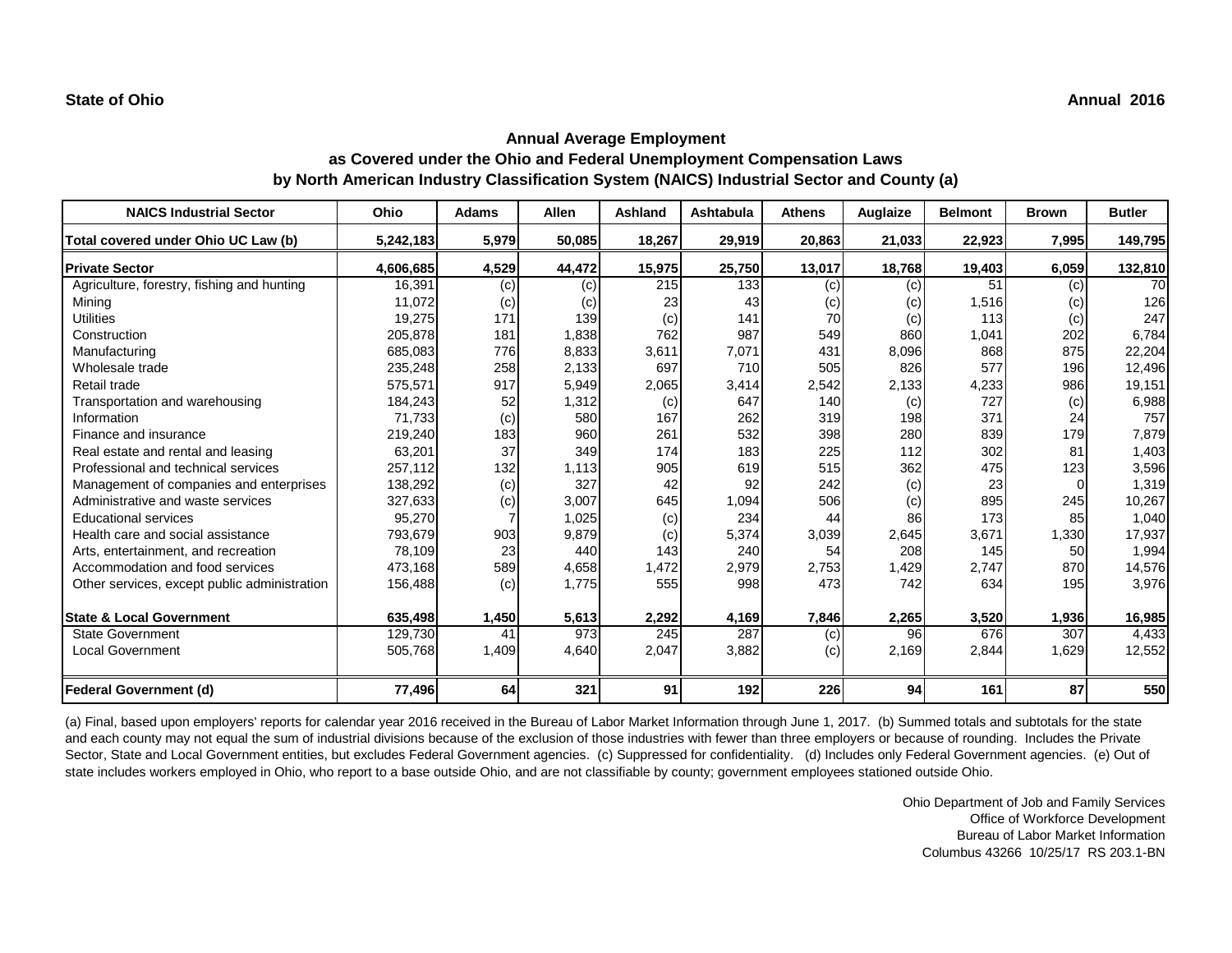| <b>NAICS Industrial Sector</b>               | <b>Carroll</b> | Champaign | <b>Clark</b> | <b>Clermont</b> | <b>Clinton</b> | <b>Columbiana</b> | Coshocton | Crawford | Cuyahoga | <b>Darke</b> |
|----------------------------------------------|----------------|-----------|--------------|-----------------|----------------|-------------------|-----------|----------|----------|--------------|
| Total covered under Ohio UC Law (b)          | 6,604          | 10,631    | 47,362       | 57,897          | 16,813         | 29,032            | 10,211    | 13,343   | 703,332  | 18,426       |
| <b>Private Sector</b>                        | 5,636          | 8,798     | 41,031       | 50,914          | 14,679         | 24,825            | 8,755     | 11,580   | 626,656  | 16,330       |
| Agriculture, forestry, fishing and hunting   | 10             | (c)       | 367          | (c)             | (c)            | 173               | 73        | (c)      | 183      | (c)          |
| Mining                                       | 96             | (c)       | 101          | (c)             | (c)            | 202               | 73        | (c)      | 323      | (c)          |
| <b>Utilities</b>                             | 45             | (c)       | (c)          | 297             | (c)            | 90                | 306       | (c)      | 1,434    | 51           |
| Construction                                 | 741            | 273       | 1,052        | 3,401           | 273            | 963               | 246       | 399      | 20,761   | 916          |
| Manufacturing                                | 1,432          | 3,727     | 6,729        | 5,814           | 3,250          | 6,037             | 2,573     | 2,797    | 67,645   | 4,750        |
| Wholesale trade                              | 161            | (c)       | (c)          | 2,046           | (c)            | 919               | 145       | 497      | 33,477   | 909          |
| Retail trade                                 | 753            | 1,003     | 5,498        | 9,571           | 1,630          | 4,062             | ,281      | 1,436    | 62,873   | 1,904        |
| Transportation and warehousing               | 329            | 261       | 2,210        | 2,356           | 3,297          | 977               | 231       | (c)      | 19,996   | 1,055        |
| Information                                  | 26             | 70        | 131          | 1,241           | 280            | 157               | 62        | 57       | 11,650   | 96           |
| Finance and insurance                        | 66             | 205       | 2,791        | 2,943           | 308            | 482               | 207       | 566      | 38,328   | 576          |
| Real estate and rental and leasing           | 124            | 72        | 452          | 862             | 142            | 238               | 60        | 62       | 13,445   | 102          |
| Professional and technical services          | 118            | (c)       | 853          | 2,542           | 199            | 411               | (c)       | 520      | 45,749   | (c)          |
| Management of companies and enterprises      | $\Omega$       | (c)       | 1,147        | 549             | 261            | 127               | (c)       | (c)      | 20,076   | (c)          |
| Administrative and waste services            | 160            | 399       | 2,486        | 3,279           | 703            | 1,184             | 273       | (c)      | 46,202   | 550          |
| <b>Educational services</b>                  | $\Omega$       | (c)       | 675          | 493             | (c)            | 177               | 72        | (c)      | 20,128   | 51           |
| Health care and social assistance            | 681            | (c)       | 7,740        | 6,075           | (c)            | 4,960             | 1,806     | (c)      | 131,657  | 2,504        |
| Arts, entertainment, and recreation          | 86             | 121       | 389          | 813             | 81             | 291               | 96        | 84       | 13,022   | 264          |
| Accommodation and food services              | 609            | 689       | 4,854        | 6,600           | 1,110          | 2,391             | 749       | 1,100    | 58,673   | 1,056        |
| Other services, except public administration | 199            | 346       | 1,700        | 1,926           | 239            | 985               | 267       | 387      | 21,034   | 534          |
| <b>State &amp; Local Government</b>          | 968            | 1,833     | 6,331        | 6,983           | 2,134          | 4,207             | 1,456     | 1,763    | 76,676   | 2,096        |
| <b>State Government</b>                      | 35             | 53        | 154          | 778             | 130            | 326               | 48        | 124      | 4,208    | 47           |
| <b>Local Government</b>                      | 933            | 1,780     | 6,177        | 6,205           | 2,004          | 3,881             | 1,408     | 1,639    | 72,468   | 2,049        |
| <b>Federal Government (d)</b>                | 47             | 68        | 554          | 357             | 132            | 606               | 76        | 81       | 16,148   | 104          |

(a) Final, based upon employers' reports for calendar year 2016 received in the Bureau of Labor Market Information through June 1, 2017. (b) Summed totals and subtotals for the state and each county may not equal the sum of industrial divisions because of the exclusion of those industries with fewer than three employers or because of rounding. Includes the Private Sector, State and Local Government entities, but excludes Federal Government agencies. (c) Suppressed for confidentiality. (d) Includes only Federal Government agencies. (e) Out of state includes workers employed in Ohio, who report to a base outside Ohio, and are not classifiable by county; government employees stationed outside Ohio.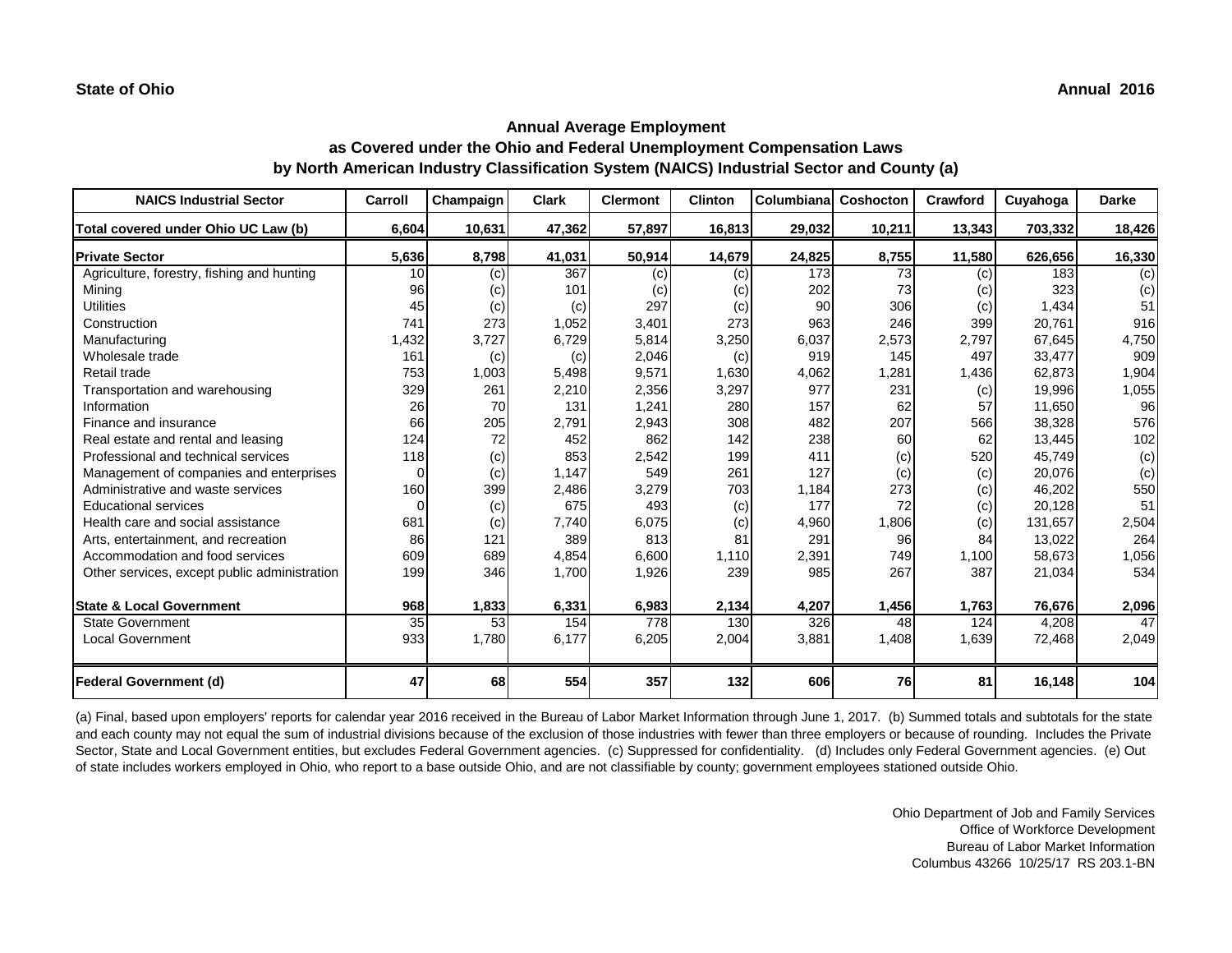| <b>NAICS Industrial Sector</b>               | <b>Defiance</b> | <b>Delaware</b> | Erie   | <b>Fairfield</b> | <b>Fayette</b> | <b>Franklin</b>     | <b>Fulton</b> | <b>Gallia</b> | Geauga | Greene |
|----------------------------------------------|-----------------|-----------------|--------|------------------|----------------|---------------------|---------------|---------------|--------|--------|
| Total covered under Ohio UC Law (b)          | 15,543          | 84,951          | 36,754 | 42,330           | 11,793         | 725,563             | 18,638        | 10,897        | 34,210 | 57,717 |
| <b>Private Sector</b>                        | 13,575          | 77,533          | 31,838 | 35,864           | 10,169         | 622,556             | 16,195        | 9,125         | 30,419 | 49,084 |
| Agriculture, forestry, fishing and hunting   | 204             | (c)             | (c)    | 85               | 99             | 405                 | (c)           | (c)           | (c)    | (c)    |
| Mining                                       |                 | (c)             | (c)    | 36               |                | 298                 | (c)           | (c)           | (c)    | (c)    |
| <b>Utilities</b>                             | (c)             | 145             | (c)    | 238              | (c)            | 3,635               | (c)           | 705           | (c)    | (c)    |
| Construction                                 | 343             | 3,179           | 929    | 2,037            | 265            | 24,158              | 726           | 209           | 2,172  | 1,391  |
| Manufacturing                                | 3,442           | 6,068           | 5,943  | 4,068            | 1,648          | 37,580              | 6,995         | 592           | 7,167  | 3,474  |
| Wholesale trade                              | (c)             | 2,186           | 922    | 889              | (c)            | 28,833              | 795           | 134           | 1,895  | 1,005  |
| Retail trade                                 | 2,398           | 12,063          | 4,766  | 6,801            | 2,717          | 69,688              | 1,723         | 1,634         | 4,512  | 10,000 |
| Transportation and warehousing               | 515             | 2,272           | (c)    | 934              | 1,236          | 40,211              | (c)           | 198           | (c)    | (c)    |
| Information                                  | 211             | 621             | 401    | 263              | 44             | 14,314              | 64            | 78            | 119    | 577    |
| Finance and insurance                        | 649             | 5,631           | 590    | 734              | 429            | 48,964              | 290           | 347           | 646    | 1,043  |
| Real estate and rental and leasing           | 89              | 914             | 302    | 456              | 73             | 11,195              | 86            | 36            | 220    | 568    |
| Professional and technical services          | 192             | 5,585           | 488    | 1,013            | 130            | 46,344              | (c)           | (c)           | 1,063  | 7,889  |
| Management of companies and enterprises      | 67              | 10,182          | 206    | 193              | $\Omega$       | 24,389              | (c)           | (c)           | 280    | 852    |
| Administrative and waste services            | 555             | 4,028           | 833    | 3,126            | 445            | 57,668              | 367           | 356           | 1,947  | 2,459  |
| <b>Educational services</b>                  | (c)             | 1,178           | 291    | 306              | (c)            | 13,905              | (c)           | (c)           | 613    | 1,793  |
| Health care and social assistance            | (c)             | 7,236           | 5,057  | 7,052            | (c)            | 105,543             | (c)           | (c)           | 4,424  | 6,950  |
| Arts, entertainment, and recreation          | 85              | 3,179           | 3,023  | 498              | 106            | 9,492               | 371           | 34            | 488    | 535    |
| Accommodation and food services              | 1,330           | 10,202          | 5,882  | 5,731            | 1,181          | 63,322              | 1,265         | 965           | 2,494  | 7,958  |
| Other services, except public administration | 565             | 2,554           | 851    | 1,404            | 163            | 22,614              | 372           | 320           | 1,385  | 1,486  |
| <b>State &amp; Local Government</b>          | 1,968           | 7,418           | 4,916  | 6,466            | 1,624          | 103,007             | 2,443         | 1,772         | 3,791  | 8,633  |
| <b>State Government</b>                      | 80              | 357             | 1,054  | 829              | 44             | $\overline{52,455}$ | 116           | 254           | 250    | (c)    |
| <b>Local Government</b>                      | 1,888           | 7,061           | 3,862  | 5,637            | 1,580          | 50,552              | 2,327         | 1,518         | 3,541  | (c)    |
| Federal Government (d)                       | 83              | 230             | 216    | 232              | 49             | 12,996              | 90            | 67            | 100    | 14,014 |

(a) Final, based upon employers' reports for calendar year 2016 received in the Bureau of Labor Market Information through June 1, 2017. (b) Summed totals and subtotals for the state and each county may not equal the sum of industrial divisions because of the exclusion of those industries with fewer than three employers or because of rounding. Includes the Private Sector, State and Local Government entities, but excludes Federal Government agencies. (c) Suppressed for confidentiality. (d) Includes only Federal Government agencies. (e) Out of state includes workers employed in Ohio, who report to a base outside Ohio, and are not classifiable by county; government employees stationed outside Ohio.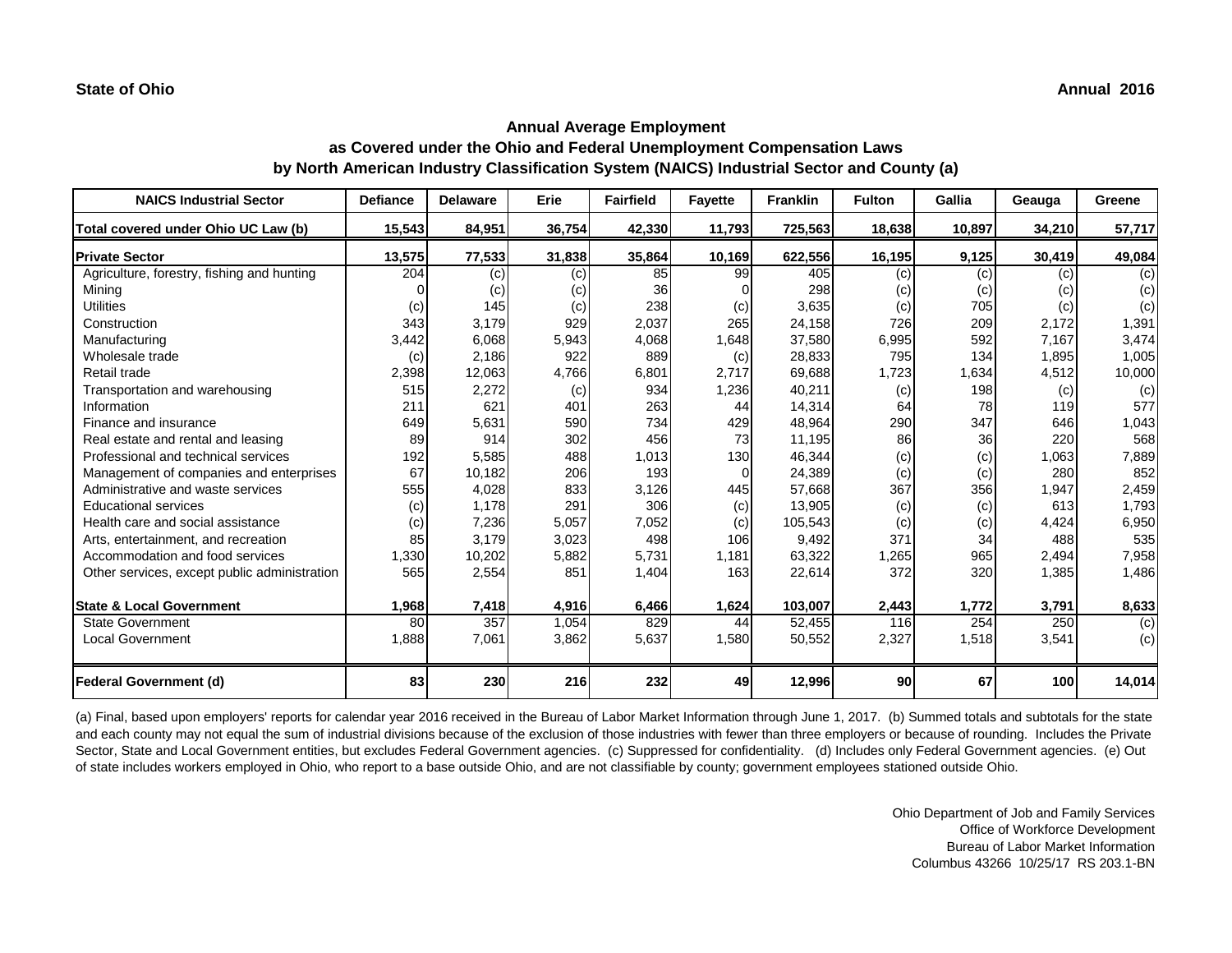| <b>NAICS Industrial Sector</b>               | <b>Guernsey</b> | <b>Hamilton</b> | <b>Hancock</b> | <b>Hardin</b> | <b>Harrison</b> | <b>Henry</b> | Highland | <b>Hocking</b> | <b>Holmes</b> | Huron  |
|----------------------------------------------|-----------------|-----------------|----------------|---------------|-----------------|--------------|----------|----------------|---------------|--------|
| Total covered under Ohio UC Law (b)          | 14,982          | 500,772         | 45,249         | 8,304         | 3,583           | 11,027       | 10,169   | 6,778          | 19,456        | 20,897 |
| <b>Private Sector</b>                        | 12,804          | 458,244         | 42,099         | 6,917         | 2,849           | 9,092        | 7,882    | 5,071          | 17,908        | 18,559 |
| Agriculture, forestry, fishing and hunting   | 25              | 243             | (c)            | 212           | (c)             | (c)          | 41       | (c)            | 181           | (c)    |
| Mining                                       | 393             | 158             | (c)            |               | (c)             | (c)          | 32       | (c)            | 79            | (c)    |
| <b>Utilities</b>                             | 54              | 1,095           | 100            | 47            | (c)             | 22           | 60       | 10             | 114           | (c)    |
| Construction                                 | 892             | 22,609          | 1,103          | 132           | 158             | 650          | 323      | 258            | 2,178         | 1,483  |
| Manufacturing                                | 2,831           | 48,690          | 12,258         | 2,051         | 332             | 3,308        | 1,742    | 917            | 7,273         | 6,014  |
| Wholesale trade                              | 342             | 22,547          | 1,361          | 196           | 196             | 223          | 222      | 85             | 866           | (c)    |
| Retail trade                                 | 1,904           | 43,126          | 4,432          | 873           | 297             | 960          | 1,569    | 825            | 2,423         | 2,131  |
| Transportation and warehousing               | 453             | 11,701          | 3,803          | 200           | (c)             | 516          | 123      | 40             | 722           | 785    |
| Information                                  | 98              | 8,462           | 342            | 61            | (c)             | 93           | 73       | 43             | 68            | 141    |
| Finance and insurance                        | 250             | 28,307          | 604            | 214           | 62              | 244          | 370      | 169            | 379           | 424    |
| Real estate and rental and leasing           | 90              | 7,229           | 383            | 47            | 87              | 73           | 63       | 122            | 52            | 132    |
| Professional and technical services          | 335             | 38,123          | 1,452          | 120           | (c)             | 84           | 99       | 105            | (c)           | 277    |
| Management of companies and enterprises      | 31              | 27,915          | 2,141          | $\Omega$      | (c)             |              | 59       | $\Omega$       | (c)           | 194    |
| Administrative and waste services            | 318             | 30,526          | 2,010          | 62            | 88              | 223          | 494      | 236            | 395           | 323    |
| <b>Educational services</b>                  | 70              | 12,033          | 1,042          | (c)           | 0               | 42           | 64       | 33             | (c)           | 276    |
| Health care and social assistance            | 2,651           | 85,105          | 5,278          | (c)           | 431             | 1,483        | 1,212    | 724            | (c)           | 2,481  |
| Arts, entertainment, and recreation          | 53              | 10,831          | 259            | 61            | 32              | 44           | 69       | 38             | 99            | 168    |
| Accommodation and food services              | 1,683           | 43,993          | 4,153          | 774           | 202             | 631          | 1,019    | 1,128          | 1,413         | 1,812  |
| Other services, except public administration | 334             | 15,552          | 1,316          | 200           | (c)             | 359          | 248      | 229            | 292           | 621    |
| <b>State &amp; Local Government</b>          | 2,178           | 42,528          | 3,150          | 1,387         | 734             | 1,935        | 2,287    | 1,707          | 1,548         | 2,338  |
| <b>State Government</b>                      | 499             | 8,578           | 177            | 38            | 47              | 44           | 92       | 299            | 40            | 75     |
| <b>Local Government</b>                      | 1,679           | 33,950          | 2,973          | 1,349         | 687             | 1,891        | 2,195    | 1,408          | 1,508         | 2,263  |
| <b>Federal Government (d)</b>                | 117             | 8,262           | 149            | 71            | 52              | 68           | 96       | 46             | 64            | 140    |

(a) Final, based upon employers' reports for calendar year 2016 received in the Bureau of Labor Market Information through June 1, 2017. (b) Summed totals and subtotals for the state and each county may not equal the sum of industrial divisions because of the exclusion of those industries with fewer than three employers or because of rounding. Includes the Private Sector, State and Local Government entities, but excludes Federal Government agencies. (c) Suppressed for confidentiality. (d) Includes only Federal Government agencies. (e) Out of state includes workers employed in Ohio, who report to a base outside Ohio, and are not classifiable by county; government employees stationed outside Ohio.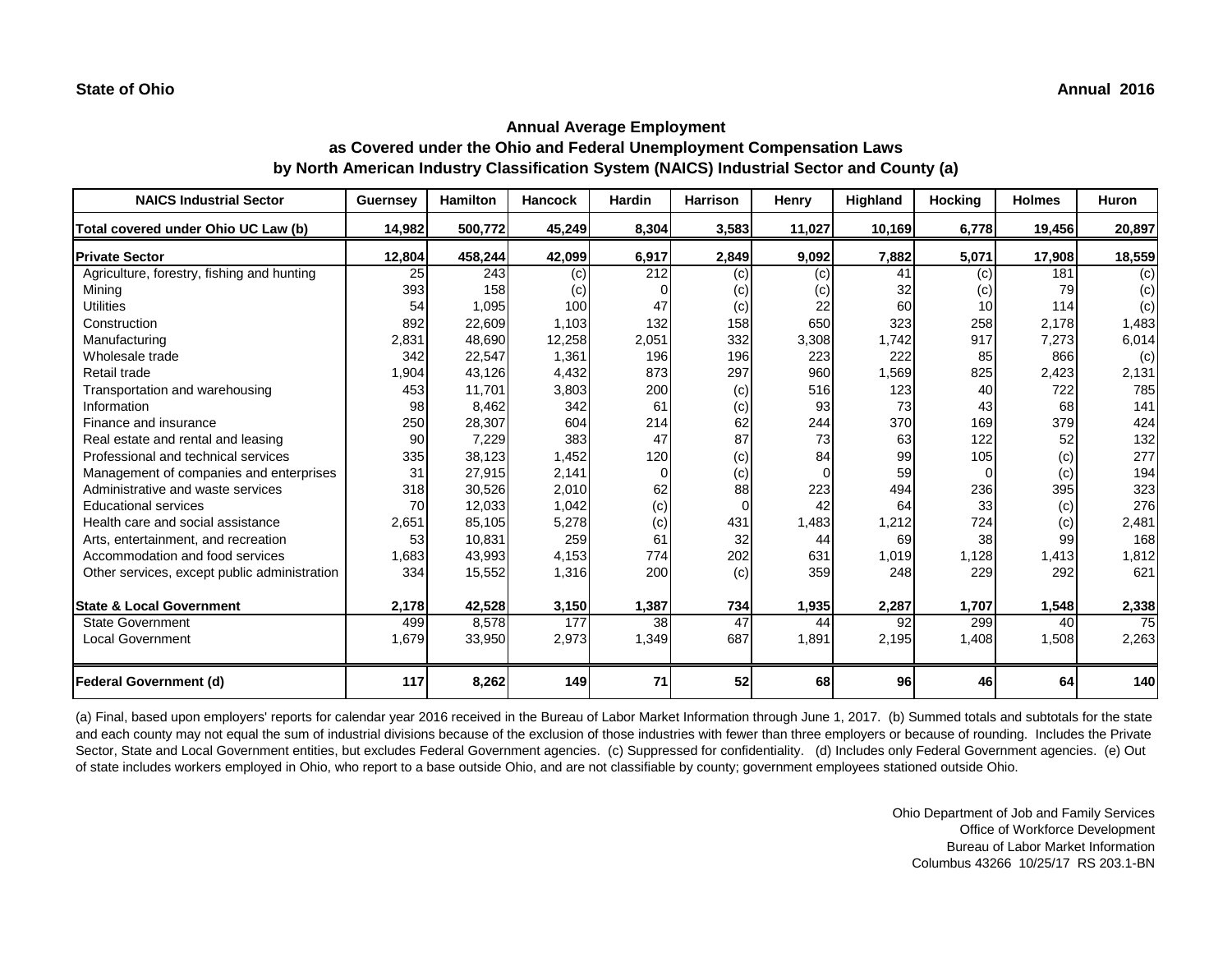| <b>NAICS Industrial Sector</b>               | <b>Jackson</b> | <b>Jefferson</b> | Knox   | Lake   | Lawrence | Licking | Logan  | Lorain | Lucas   | <b>Madison</b> |
|----------------------------------------------|----------------|------------------|--------|--------|----------|---------|--------|--------|---------|----------------|
| Total covered under Ohio UC Law (b)          | 10,027         | 20,383           | 20,198 | 94,198 | 12,424   | 53,143  | 19,630 | 96,091 | 208,038 | 17,153         |
| <b>Private Sector</b>                        | 8,546          | 17,306           | 17,586 | 83,299 | 9,679    | 45,674  | 17,614 | 81,953 | 182,888 | 14,038         |
| Agriculture, forestry, fishing and hunting   | 50             |                  | 132    | 879    |          | 804     | 123    | 941    | 242     | 216            |
| Mining                                       | 54             | 56               | 79     | 208    | (c)      | 92      | 35     | 19     | 111     | 01             |
| <b>Utilities</b>                             | 40             | 844              | 46     | 1,049  | 87       | 205     | 33     | 216    | 384     | $\Omega$       |
| Construction                                 | 400            | 852              | 815    | 3,762  | 814      | 2,887   | 567    | 4,166  | 8,868   | 457            |
| Manufacturing                                | 2,982          | 1,183            | 4,691  | 20,853 | (c)      | 7,086   | 5,107  | 16,340 | 23,762  | 4,303          |
| Wholesale trade                              | 147            | 506              | 426    | 3,688  | 244      | 1,712   | 545    | 3,421  | 7,281   | 391            |
| Retail trade                                 | 1,490          | 2,997            | 2,217  | 12,821 | 1,862    | 7,191   | 1,607  | 12,623 | 24,369  | 1,960          |
| Transportation and warehousing               | 157            | 1,389            | 277    | 1,191  | 679      | 1,412   | 1,841  | 2,154  | 6,630   | 2,537          |
| Information                                  | 61             | 368              | 143    | 649    | 67       | 262     | 70     | 606    | 2,376   | 50             |
| Finance and insurance                        | 265            | 388              | 387    | 1,502  | 262      | 2,542   | 298    | 2,068  | 5,288   | 159            |
| Real estate and rental and leasing           | 64             | 209              | 144    | 829    | 165      | 434     | 169    | 863    | 2,281   | 67             |
| Professional and technical services          | 97             | 232              | 359    | 2,913  | 199      | 1,708   | (c)    | 2,334  | 9,033   | (c)            |
| Management of companies and enterprises      | 35             | 10               | 68     | 1,345  | 86       | 744     | (c)    | 1,229  | 5,616   | (c)            |
| Administrative and waste services            | 346            | 819              | 1,035  | 4,931  | 346      | 2,900   | 2,035  | 5,936  | 14,489  | 802            |
| <b>Educational services</b>                  | 31             | (c)              | 1,259  | 1,725  | 71       | 889     | 9      | 2,528  | 3,367   | (c)            |
| Health care and social assistance            | 1,187          | (c)              | 3,073  | 11,236 | 2,805    | 6,875   | 1,955  | 13,388 | 38,167  | (c)            |
| Arts, entertainment, and recreation          | 31             | 251              | 137    | 1,020  | 39       | 548     | 305    | 1,133  | 4,259   | 43             |
| Accommodation and food services              | 866            | 1,746            | 1,761  | 9,813  | 1,158    | 5,297   | 1,403  | 9,059  | 19,798  | 961            |
| Other services, except public administration | 244            | 690              | 537    | 2,888  | 273      | 2,087   | 474    | 2,928  | 6,568   | 167            |
| <b>State &amp; Local Government</b>          | 1,481          | 3,077            | 2,612  | 10,899 | 2,745    | 7,469   | 2,016  | 14,138 | 25,150  | 3,115          |
| <b>State Government</b>                      | 136            | $\overline{72}$  | 279    | 83     | 300      | 825     | 79     | 1,122  | 7,443   | 1,342          |
| <b>Local Government</b>                      | 1,345          | 3,005            | 2,333  | 10,816 | 2,445    | 6,644   | 1,937  | 13,016 | 17,707  | 1,773          |
| <b>Federal Government (d)</b>                | 67             | 166              | 103    | 462    | 128      | 362     | 121    | 1,065  | 1,812   | 76             |

(a) Final, based upon employers' reports for calendar year 2016 received in the Bureau of Labor Market Information through June 1, 2017. (b) Summed totals and subtotals for the state and each county may not equal the sum of industrial divisions because of the exclusion of those industries with fewer than three employers or because of rounding. Includes the Private Sector, State and Local Government entities, but excludes Federal Government agencies. (c) Suppressed for confidentiality. (d) Includes only Federal Government agencies. (e) Out of state includes workers employed in Ohio, who report to a base outside Ohio, and are not classifiable by county; government employees stationed outside Ohio.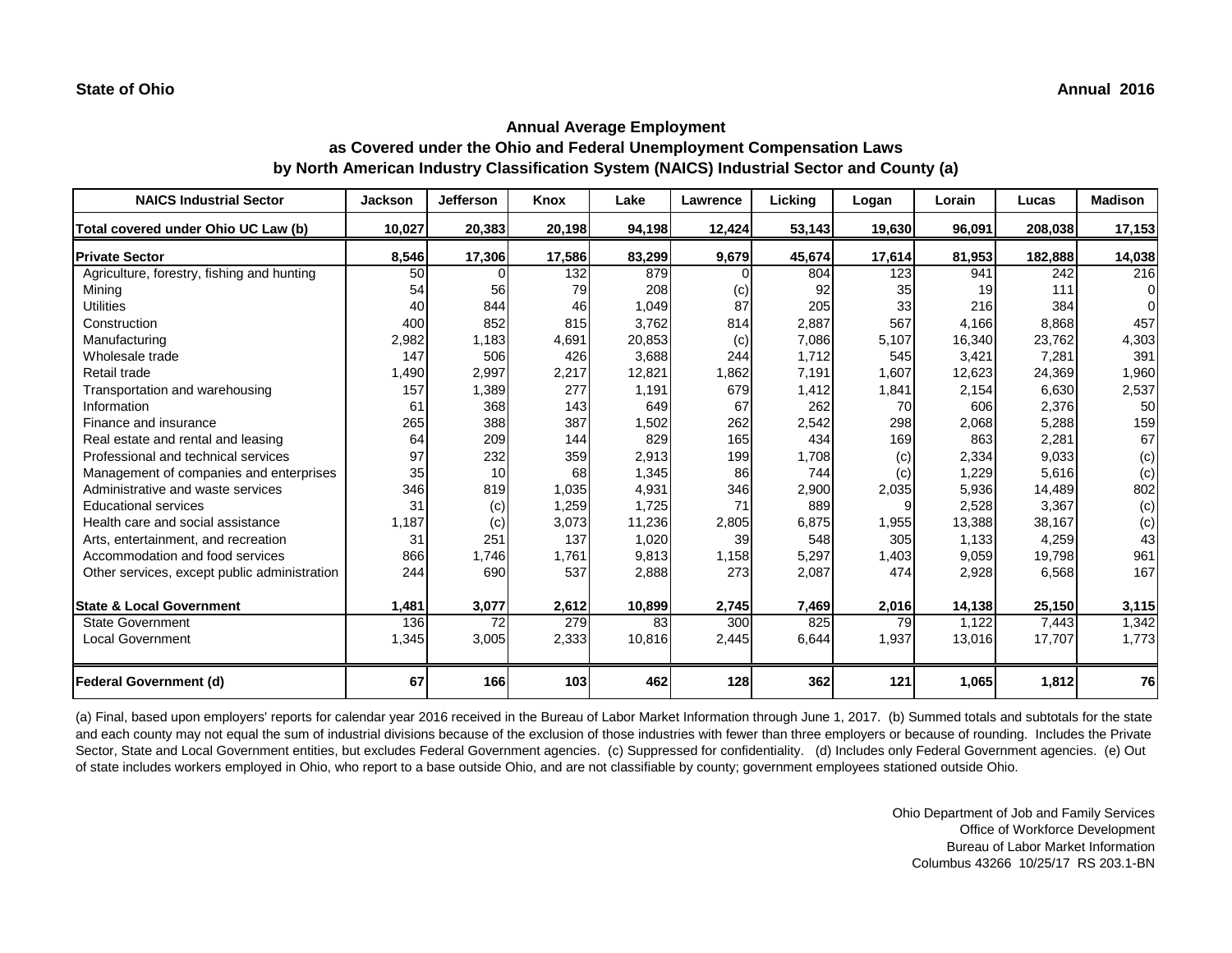| <b>NAICS Industrial Sector</b>               | <b>Mahoning</b> | <b>Marion</b> | <b>Medina</b> | <b>Meigs</b> | <b>Mercer</b> | Miami  | <b>Monroe</b> | Montgomery | Morgan   | <b>Morrow</b> |
|----------------------------------------------|-----------------|---------------|---------------|--------------|---------------|--------|---------------|------------|----------|---------------|
| Total covered under Ohio UC Law (b)          | 96,454          | 24,039        | 59,707        | 3,429        | 19,761        | 40,240 | 2,632         | 248,554    | 2,584    | 5,660         |
| <b>Private Sector</b>                        | 84,299          | 20,190        | 52,969        | 2,383        | 17,157        | 35,634 | 1,904         | 221,909    | 1,974    | 4,095         |
| Agriculture, forestry, fishing and hunting   | 181             | 156           | 195           | 62           | (c)           | (c)    | (c)           | 242        | (c)      | 29            |
| Mining                                       | 170             |               | 15            | 63           | (c)           | (c)    | (c)           | 31         | (c)      | 13            |
| <b>Utilities</b>                             | 339             | 98            | (c)           | (c)          | (c)           | (c)    | 45            | 678        | (c)      | (c)           |
| Construction                                 | 4,559           | 559           | 3,489         | 234          | 1,026         | 1,559  | 156           | 9,011      | 95       | 770           |
| Manufacturing                                | 8,764           | 5,800         | 8,950         | 132          | 6,685         | 10,553 | 20            | 27,194     | 410      | 901           |
| Wholesale trade                              | 4,334           | 637           | 3,186         | 41           | (c)           | (c)    | 63            | 8,839      | (c)      | 117           |
| Retail trade                                 | 12,234          | 2,774         | 8,504         | 503          | 2,009         | 4,890  | 351           | 24,517     | 311      | 621           |
| Transportation and warehousing               | 3,338           | 809           | (c)           | (c)          | 1,046         | 2,070  | 185           | 8,656      | 10       | (c)           |
| Information                                  | 1,065           | 504           | 333           | 11           | 168           | 104    | (c)           | 7,271      | 23       | 15            |
| Finance and insurance                        | 1,930           | 320           | 1,042         | 125          | 612           | 703    | 157           | 10,233     | 81       | 66            |
| Real estate and rental and leasing           | 925             | 328           | 685           | 16           | 81            | 284    | 19            | 3,212      |          | 69            |
| Professional and technical services          | 2,774           | 242           | 1,966         | (c)          | 307           | 1,061  | 45            | 12,386     | 43       | (c)           |
| Management of companies and enterprises      | 1,285           | 112           | 3,171         | (c)          | (c)           | 420    | $\Omega$      | 3,793      | $\Omega$ | (c)           |
| Administrative and waste services            | 7,875           | 1,135         | 2,811         | 93           | (c)           | 2,287  | 71            | 16,480     | 28       | 101           |
| <b>Educational services</b>                  | 816             | 64            | 479           | (c)          | (c)           | 180    | (c)           | 6,341      | 0        | (c)           |
| Health care and social assistance            | 18,719          | 3,921         | 6,608         | (c)          | (c)           | 4,128  | (c)           | 49,711     | 367      | (c)           |
| Arts, entertainment, and recreation          | 1,553           | 118           | 968           | $\Omega$     | 91            | 259    | 18            | 2,770      | (c)      | 67            |
| Accommodation and food services              | 10,394          | 1,926         | 5,890         | 409          | 1,211         | 3,814  | 215           | 23,324     | (c)      | 434           |
| Other services, except public administration | 3,044           | 680           | 1,679         | 102          | 746           | 1,263  | (c)           | 7,221      | 31       | 88            |
| <b>State &amp; Local Government</b>          | 12,155          | 3,849         | 6,738         | 1,046        | 2,604         | 4,606  | 728           | 26,645     | 610      | 1,565         |
| <b>State Government</b>                      | 2,587           | 689           | 108           | 39           | 173           | 123    | 36            | 1,312      | 57       | 66            |
| <b>Local Government</b>                      | 9,568           | 3,160         | 6,630         | 1,007        | 2,431         | 4,483  | 692           | 25,333     | 553      | 1,499         |
| Federal Government (d)                       | 1,160           | 112           | 334           | 59           | 92            | 187    | 48            | 4,196      | 43       | 45            |

(a) Final, based upon employers' reports for calendar year 2016 received in the Bureau of Labor Market Information through June 1, 2017. (b) Summed totals and subtotals for the state and each county may not equal the sum of industrial divisions because of the exclusion of those industries with fewer than three employers or because of rounding. Includes the Private Sector, State and Local Government entities, but excludes Federal Government agencies. (c) Suppressed for confidentiality. (d) Includes only Federal Government agencies. (e) Out of state includes workers employed in Ohio, who report to a base outside Ohio, and are not classifiable by county; government employees stationed outside Ohio.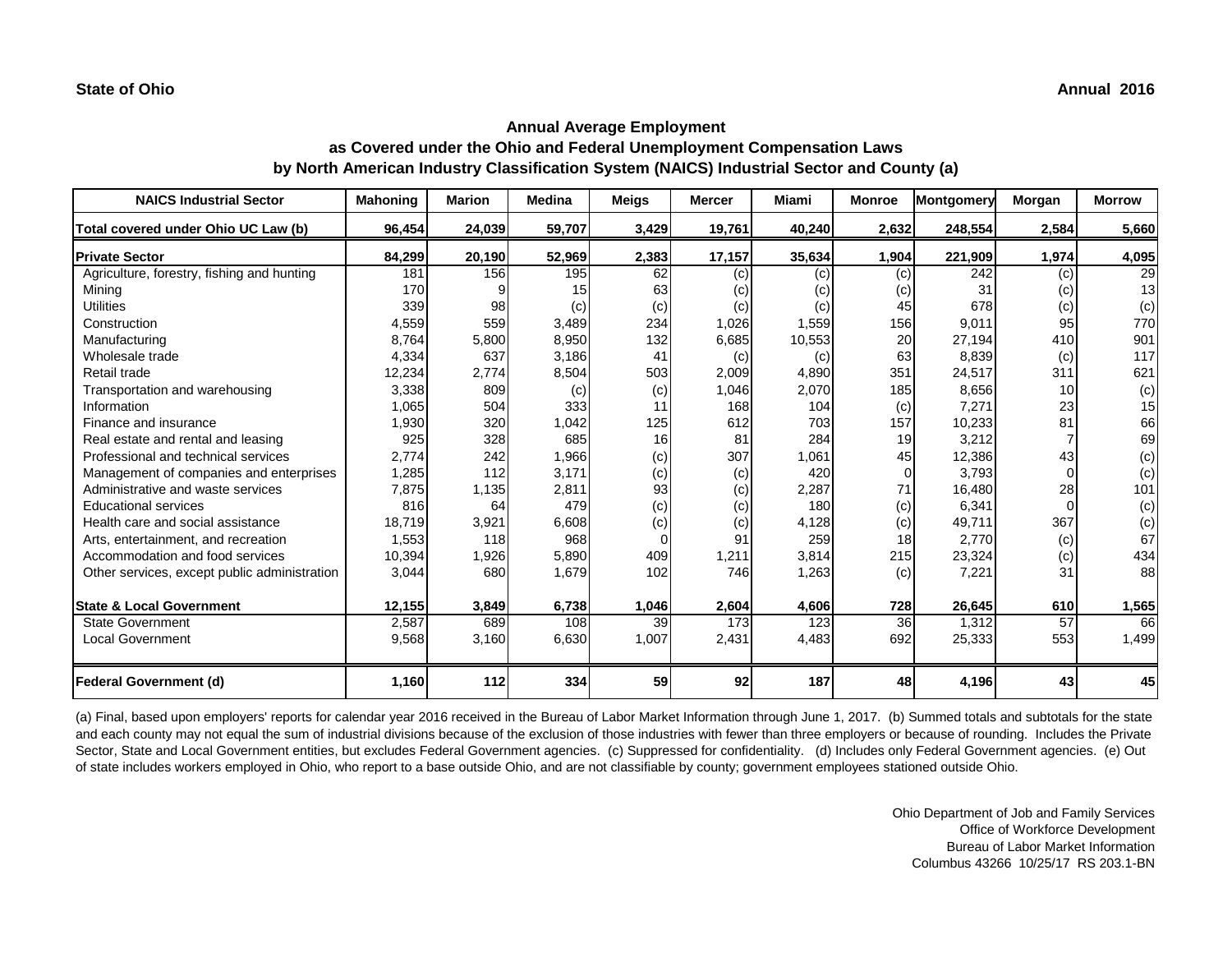| <b>NAICS Industrial Sector</b>               | <b>Muskingum</b> | <b>Noble</b> | <b>Ottawa</b> | <b>Paulding</b> | Perry | Pickaway        | <b>Pike</b> | Portage | <b>Preble</b> | Putnam          |
|----------------------------------------------|------------------|--------------|---------------|-----------------|-------|-----------------|-------------|---------|---------------|-----------------|
| Total covered under Ohio UC Law (b)          | 33,249           | 3,056        | 13,365        | 4,837           | 5,645 | 13,478          | 9,569       | 54,134  | 10,385        | 11,673          |
| <b>Private Sector</b>                        | 28,374           | 2,110        | 11,281        | 3,801           | 4,157 | 9,679           | 8,178       | 43,249  | 8,630         | 10,097          |
| Agriculture, forestry, fishing and hunting   | 26               | 0            | (c)           | 587             | 18    | (c)             | (c)         | 156     | (c)           | (c)             |
| Mining                                       | 361              | 195          | (c)           | 17              | 133   | (c)             | (c)         | 303     | (c)           | (c)             |
| <b>Utilities</b>                             | 227              | 11           | (c)           | (c)             | 27    | 35              | (c)         | (c)     | (c)           | (c)             |
| Construction                                 | 937              | 129          | 493           | 112             | 174   | 706             | 538         | 1,927   | 357           | 895             |
| Manufacturing                                | 2,946            | 226          | 2,021         | 1,415           | 756   | 1,930           | 1,043       | 10,368  | 3,142         | 3,554           |
| Wholesale trade                              | 894              | 114          | (c)           | 147             | 250   | 273             | (c)         | 3,171   | (c)           | 474             |
| Retail trade                                 | 5,461            | 315          | 1,503         | 389             | 690   | 1,520           | 1,144       | 6,694   | 1,274         | 1,045           |
| Transportation and warehousing               | 1,596            | 166          | 372           | (c)             | 70    | 619             | 304         | (c)     | 279           | (c)             |
| Information                                  | 628              | 12           | 65            | 20              | 19    | 48              | 34          | 475     | 25            | 68              |
| Finance and insurance                        | 761              | 103          | 296           | 101             | 159   | 278             | 211         | 646     | 220           | 291             |
| Real estate and rental and leasing           | 227              |              | 127           | 32              | 19    | 105             | 41          | 589     | 68            | 30 <sub>l</sub> |
| Professional and technical services          | 587              | 94           | 183           | 77              | 95    | (c)             | (c)         | 1,453   | (c)           | 214             |
| Management of companies and enterprises      | 176              | (c)          | 68            | $\Omega$        | 31    | (c)             | (c)         | 991     | (c)           | $\overline{0}$  |
| Administrative and waste services            | 1,566            | (c)          | 220           | 61              | 236   | 585             | 1,971       | 1,587   | 207           | 419             |
| <b>Educational services</b>                  | (c)              |              | 56            | (c)             | (c)   |                 | 27          | 568     |               | 131             |
| Health care and social assistance            | (c)              | 349          | 1,651         | (c)             | (c)   | 1,429           | 1,401       | 5,480   | 1,096         | 1,081           |
| Arts, entertainment, and recreation          | 409              | (c)          | 655           | (c)             | 39    | 103             |             | 660     | 51            | 91              |
| Accommodation and food services              | 3,417            | (c)          | 2,037         | (c)             | 415   | 1,351           | 641         | 5,439   | 993           | 864             |
| Other services, except public administration | 1,226            | 71           | 401           | 70              | 153   | 276             | 170         | 1,515   | 327           | 457             |
| <b>State &amp; Local Government</b>          | 4,875            | 946          | 2,084         | 1,036           | 1,488 | 3,799           | 1,391       | 10,885  | 1,755         | 1,576           |
| <b>State Government</b>                      | 348              | 475          | 157           | 31              | 40    | 1,352           | 90          | (c)     | 73            | 39              |
| <b>Local Government</b>                      | 4,527            | 471          | 1,927         | 1,005           | 1,448 | 2,447           | 1,301       | (c)     | 1,682         | 1,537           |
| <b>Federal Government (d)</b>                | 214              | 23           | 264           | 48              | 61    | 90 <sub>l</sub> | 66          | 336     | 70            | 64              |

(a) Final, based upon employers' reports for calendar year 2016 received in the Bureau of Labor Market Information through June 1, 2017. (b) Summed totals and subtotals for the state and each county may not equal the sum of industrial divisions because of the exclusion of those industries with fewer than three employers or because of rounding. Includes the Private Sector, State and Local Government entities, but excludes Federal Government agencies. (c) Suppressed for confidentiality. (d) Includes only Federal Government agencies. (e) Out of state includes workers employed in Ohio, who report to a base outside Ohio, and are not classifiable by county; government employees stationed outside Ohio.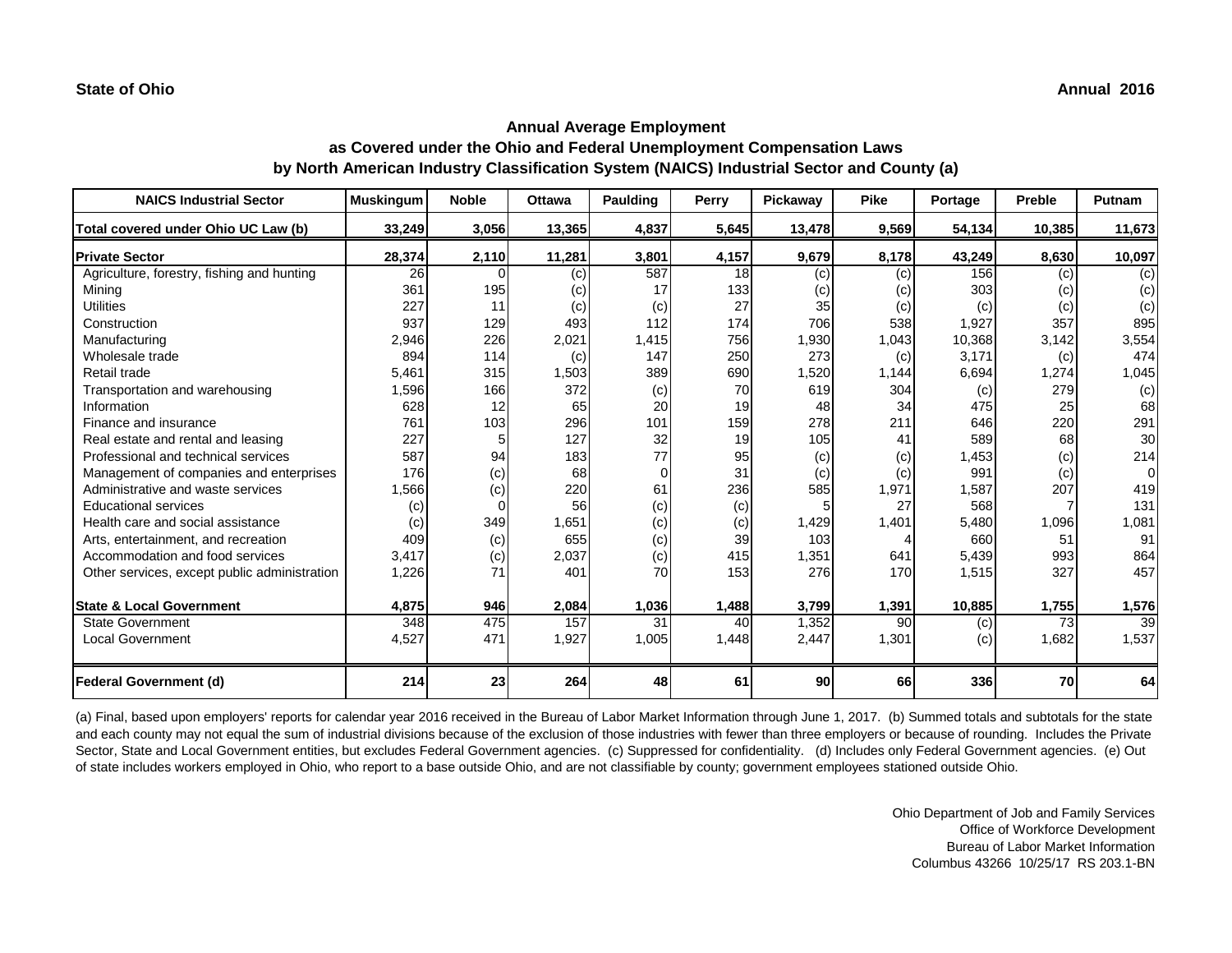| <b>NAICS Industrial Sector</b>               | <b>Richland</b> | <b>Ross</b> | <b>Sandusky</b> | <b>Scioto</b> | <b>Seneca</b> | <b>Shelby</b> | <b>Stark</b> | <b>Summit</b> | <b>Trumbull</b> | <b>Tuscarawas</b> |
|----------------------------------------------|-----------------|-------------|-----------------|---------------|---------------|---------------|--------------|---------------|-----------------|-------------------|
| Total covered under Ohio UC Law (b)          | 50,155          | 26,159      | 25,816          | 23,641        | 19,131        | 27,162        | 157,260      | 264,607       | 68,663          | 36,075            |
| <b>Private Sector</b>                        | 43,321          | 21,318      | 22,874          | 18,901        | 16,667        | 24,700        | 139,730      | 238,617       | 59,709          | 31,334            |
| Agriculture, forestry, fishing and hunting   | (c)             | 98          | (c)             | 31            | 86            | 129           | 333          | 66            | 99              | 137               |
| Mining                                       | (c)             | 28          | (c)             |               | 141           |               | 408          | 79            | 98              | 987               |
| <b>Utilities</b>                             | (c)             | 194         | 40              | 91            | 106           | (c)           | 594          | 977           | (c)             | 83                |
| Construction                                 | 2,092           | 741         | 861             | 613           | 888           | 1,532         | 7,005        | 10,403        | 2,447           | 1,527             |
| Manufacturing                                | 9,695           | 4,013       | 9,382           | 1,284         | 4,238         | 12,498        | 25,428       | 29,063        | 12,441          | 7,297             |
| Wholesale trade                              | 1,648           | 545         | 612             | 356           | 746           | 1,096         | 6,341        | 13,173        | (c)             | 1,419             |
| Retail trade                                 | 6,662           | 4,129       | 2,678           | 3,060         | 2,269         | 1,933         | 19,639       | 30,703        | 10,414          | 4,495             |
| Transportation and warehousing               | (c)             | 733         | 730             | 497           | 635           | (c)           | 3,409        | 8,231         | 2,733           | 879               |
| Information                                  | 630             | 285         | 119             | 150           | 245           | 96            | 1,562        | 3,791         | 435             | 236               |
| Finance and insurance                        | 1,066           | 462         | 489             | 598           | 403           | 316           | 5,461        | 9,738         | 1,362           | 646               |
| Real estate and rental and leasing           | 317             | 148         | 362             | 248           | 73            | 98            | 1,434        | 2,773         | 880             | 317               |
| Professional and technical services          | 911             | 268         | 326             | 514           | (c)           | (c)           | 4,595        | 13,944        | 1,295           | 879               |
| Management of companies and enterprises      | 56              | 235         | 211             | 94            | (c)           | (c)           | 1,129        | 15,649        | 685             | 107               |
| Administrative and waste services            | 4,273           | 884         | 811             | 552           | 431           | 1,479         | 7,845        | 17,221        | 3,979           | 1,798             |
| <b>Educational services</b>                  | 443             | 122         | (c)             | 193           | 1,121         | 155           | 2,951        | 4,053         | 585             | 160               |
| Health care and social assistance            | 7,473           | 5,041       | (c)             | 7,532         | 2,305         | 1,915         | 27,700       | 43,813        | 10,607          | 5,219             |
| Arts, entertainment, and recreation          | 541             | 199         | 285             | 47            | 123           | 85            | 1,967        | 4,369         | 769             | 391               |
| Accommodation and food services              | 4,691           | 2,681       | 1,863           | 2,536         | 1,867         | 1,307         | 16,452       | 22,484        | 6,699           | 3,633             |
| Other services, except public administration | 1,390           | 512         | 722             | 498           | 635           | 706           | 5,477        | 8,088         | 2,169           | 1,125             |
| <b>State &amp; Local Government</b>          | 6,834           | 4,841       | 2,942           | 4,740         | 2,464         | 2,462         | 17,530       | 25,990        | 8,954           | 4,741             |
| <b>State Government</b>                      | 1,430           | 1,678       | 106             | 1,410         | 265           | 204           | 1,288        | 4,284         | 889             | 486               |
| <b>Local Government</b>                      | 5,404           | 3,163       | 2,836           | 3,330         | 2,199         | 2,258         | 16,242       | 21,706        | 8,065           | 4,255             |
| <b>Federal Government (d)</b>                | 627             | 1,612       | 109             | 166           | 126           | 72            | 945          | 1,675         | 527             | 256               |

(a) Final, based upon employers' reports for calendar year 2016 received in the Bureau of Labor Market Information through June 1, 2017. (b) Summed totals and subtotals for the state and each county may not equal the sum of industrial divisions because of the exclusion of those industries with fewer than three employers or because of rounding. Includes the Private Sector, State and Local Government entities, but excludes Federal Government agencies. (c) Suppressed for confidentiality. (d) Includes only Federal Government agencies. (e) Out of state includes workers employed in Ohio, who report to a base outside Ohio, and are not classifiable by county; government employees stationed outside Ohio.